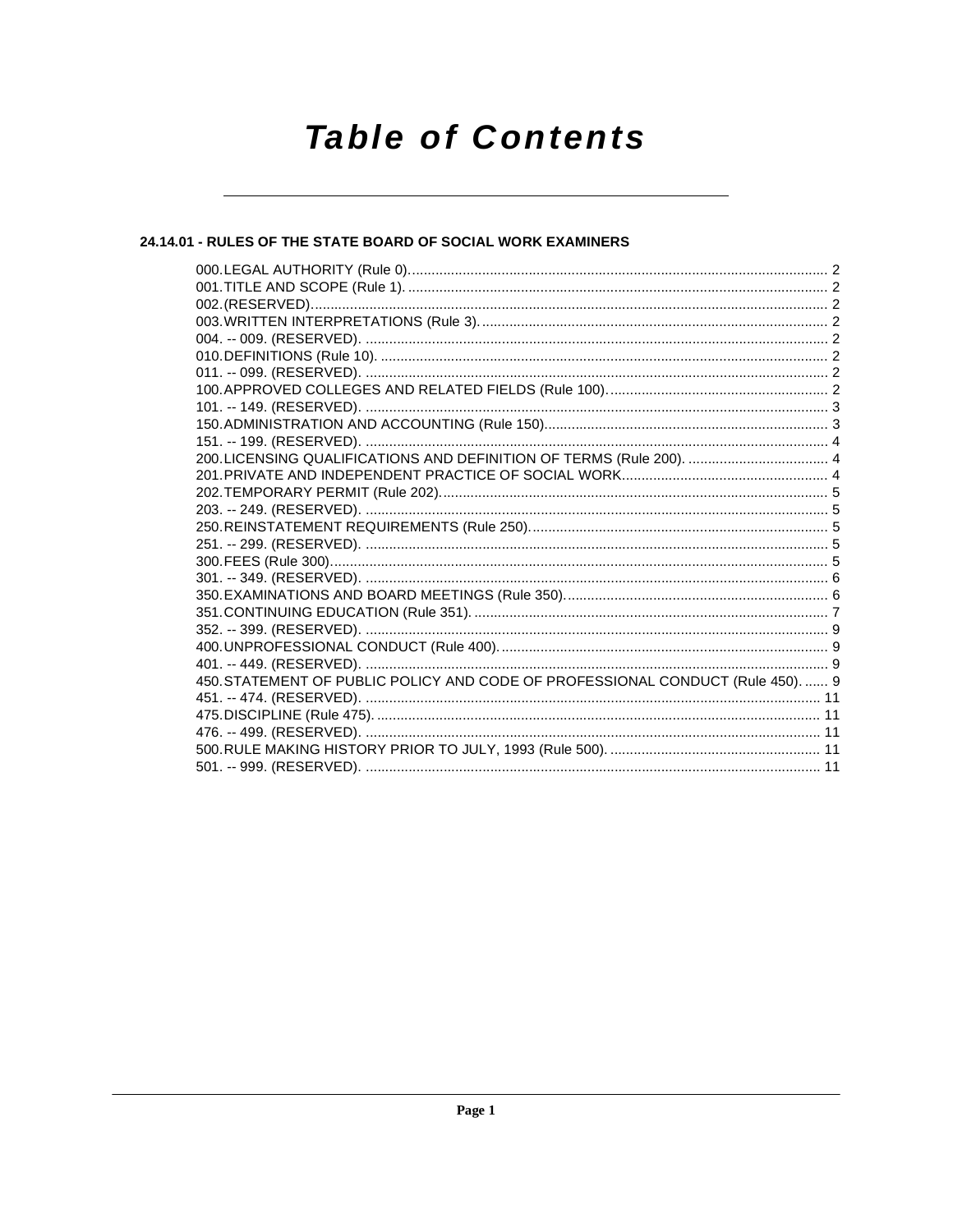#### **IDAPA 24 TITLE 14 Chapter 01**

# **24.14.01 - RULES OF THE STATE BOARD OF SOCIAL WORK EXAMINERS**

#### <span id="page-1-1"></span><span id="page-1-0"></span>**000. LEGAL AUTHORITY (Rule 0).**

These rules are hereby prescribed and established pursuant to the authority vested in the State Board of Social Work Examiners by the provisions of Section 54-3204, Idaho Code. (7-1-93)

#### <span id="page-1-2"></span>**001. TITLE AND SCOPE (Rule 1).**

These rules shall be cited as IDAPA 24.14.01, "Rules of the State Board of Social Work Examiners". (7-1-93)

#### <span id="page-1-3"></span>**002. (RESERVED).**

#### <span id="page-1-4"></span>**003. WRITTEN INTERPRETATIONS (Rule 3).**

The board may have written statements which pertain to the interpretation of the rules of this chapter. Such interpretations, if any, are available for public inspection and copying at cost in the main office of the Bureau of Occupational Licenses. (7-1-93)

#### <span id="page-1-5"></span>**004. -- 009. (RESERVED).**

#### <span id="page-1-6"></span>**010. DEFINITIONS (Rule 10).**

<span id="page-1-12"></span><span id="page-1-10"></span>**01. Board**. The State Board of Social Work Examiners as prescribed in Section 54-3202, Idaho Code. (7-1-93)

#### <span id="page-1-7"></span>**011. -- 099. (RESERVED).**

#### <span id="page-1-9"></span><span id="page-1-8"></span>**100. APPROVED COLLEGES AND RELATED FIELDS (Rule 100).**

Social work and social work practice is a professional discipline requiring specialized knowledge and training.  $(7-1-93)$ 

<span id="page-1-11"></span>**01. College Or University Approved By The Board**. "College or university approved by the board" is any school of social work accredited or in candidate status for accreditation by the Council of Social Work Education. (5-24-95)

<span id="page-1-13"></span>**02. Other College Or University Approved By The Board**. "College or university approved by the board" is any college or university accredited by the Northwest Association of Secondary and Higher Schools or any<br>(7-1-93) similar accrediting body.

<span id="page-1-14"></span>**03. Related Fields**. "Or related fields" is defined as a baccalaureate degree that includes twenty-four (24) semester credit hours of courses in which the content is consistent with that recommended as basic to social work training by the Council on Social Work Education. Twelve (12) of the twenty-four (24) hours shall be taught by a social worker with a graduated degree from an accredited school of social work. The basic content areas to be required shall include: (7-1-93)

a. Social work practice is to include a methods content of a minimum of three (3) hours; and social work internship in minimum of six (6) hours. The methods course(s) are to be taught and the internship is to be supervised by a faculty member with a graduate degree from an accredited school of social work. The program providing the practice content and internship experience must be able to demonstrate how the internship is developed and monitored to assure that internship students demonstrate application of the knowledge, values and skills taught within the required basic content areas. within the required basic content areas.

b. Social welfare policy and services shall include social welfare historical development, current policies and services. (7-1-93)

c. Human behavior and social environment shall include human behavior in the social environment,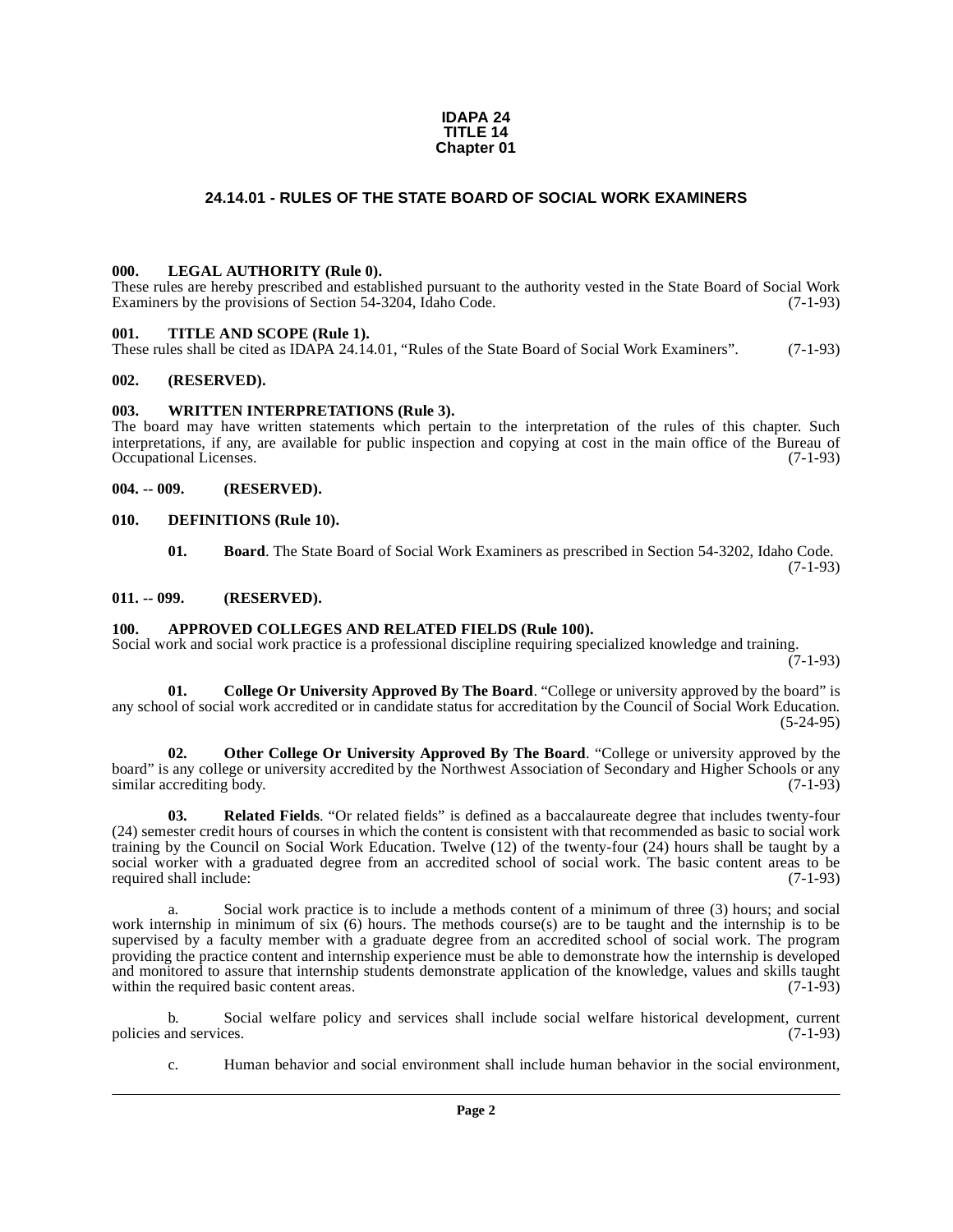with demonstrated content representing five (5) human systems: individual, family, group, organization and community. (7-1-93) community. (7-1-93)

d. Social research shall include social statistics and research methods. (7-1-93)

e. Course content and curriculum preparing students for practice will be evaluated by board review of nd program description provided by the college or university. course and program description provided by the college or university.

**04. Related Fields**. "Or related fields" is defined as a baccalaureate degree that includes thirty-six (36) semester credit hours with a grade of "C" or above in each course, in which the content is consistent with that recommended as minimal to social work training by the Council on Social Work Education. Eighteen (18) of the thirty-six (36) semester credit hours shall be taught by a social worker with a graduate degree from an accredited school of social work. The basic content areas to be required shall include: (7-1-96) school of social work. The basic content areas to be required shall include:

a. Social work practice is to include a methods content of a minimum of six (6) semester credit hours; and a social work practicum with a minimum of nine (9) semester credit hours. The methods courses are to be taken previous to participation in practicum and are to be taught by a faculty member with a graduate degree (MSW) from an accredited school of social work. The practicum is to be supervised by a faculty member who has a graduate degree (MSW) from an accredited school of social work. The on-site supervisor is to be a licensed social worker. Both the methods courses and the practicum must have been completed within the past five (5) years (date computed from time of application). The program providing the practice content and internship experience is developed and monitored to assure that internship students demonstrate application of the knowledge, values and skills taught within the required basic content areas. (7-1-96) the required basic content areas.

b. Social welfare policy and services shall include current policies and services, and shall be taught by member with a graduate degree in social work. (7-1-96) a faculty member with a graduate degree in social work.

c. Human behavior and social environment shall include human behavior in the social environment with demonstrated content representing five (5) human systems: individual, family, group, organization and community. (7-1-96)  $\epsilon$  community.  $(7-1-96)$ 

d. Social research shall include social statistics and research methods. (7-1-96)

e. Ethics shall include any three (3) credit course from a "college or university approved by the board" cludes the word "ethics" in the course title. (7-1-96) which includes the word "ethics" in the course title.

f. Cultural diversity shall include a three (3) credit course from a "college or university approved by the board" which includes content specific to ethnic minority group(s).  $(7-1-96)$ 

g. Course content and curriculum preparing students for practice will be evaluated by board review of course and program description provided by the college or university. (7-1-96)

# <span id="page-2-0"></span>**101. -- 149. (RESERVED).**

# <span id="page-2-2"></span><span id="page-2-1"></span>**150. ADMINISTRATION AND ACCOUNTING (Rule 150).**

The disposition of receipts and expenses for administering the terms and provisions of this Act shall be duly appropriated in the following manner: (7-1-93)

<span id="page-2-3"></span>**01. Board Shall Contract With The Bureau Of Occupational Licenses**. The board shall contract with the Bureau of Occupational Licenses for administrative and clerical responsibilities, for appropriation and accountability of all fees obtained under the terms and provisions of this Act, for issuing licenses to qualified applicants upon approval by the board and for any other duties so prescribed by the contract. (7-1-93)

<span id="page-2-4"></span>**02. Reimbursement Of Board Members**. Board members shall not be reimbursed for time spent while engaged in the functions of the board, but shall be entitled to reimbursement for actual expenses incurred as long as such expenses are deemed necessary and prudent. (7-1-93) long as such expenses are deemed necessary and prudent.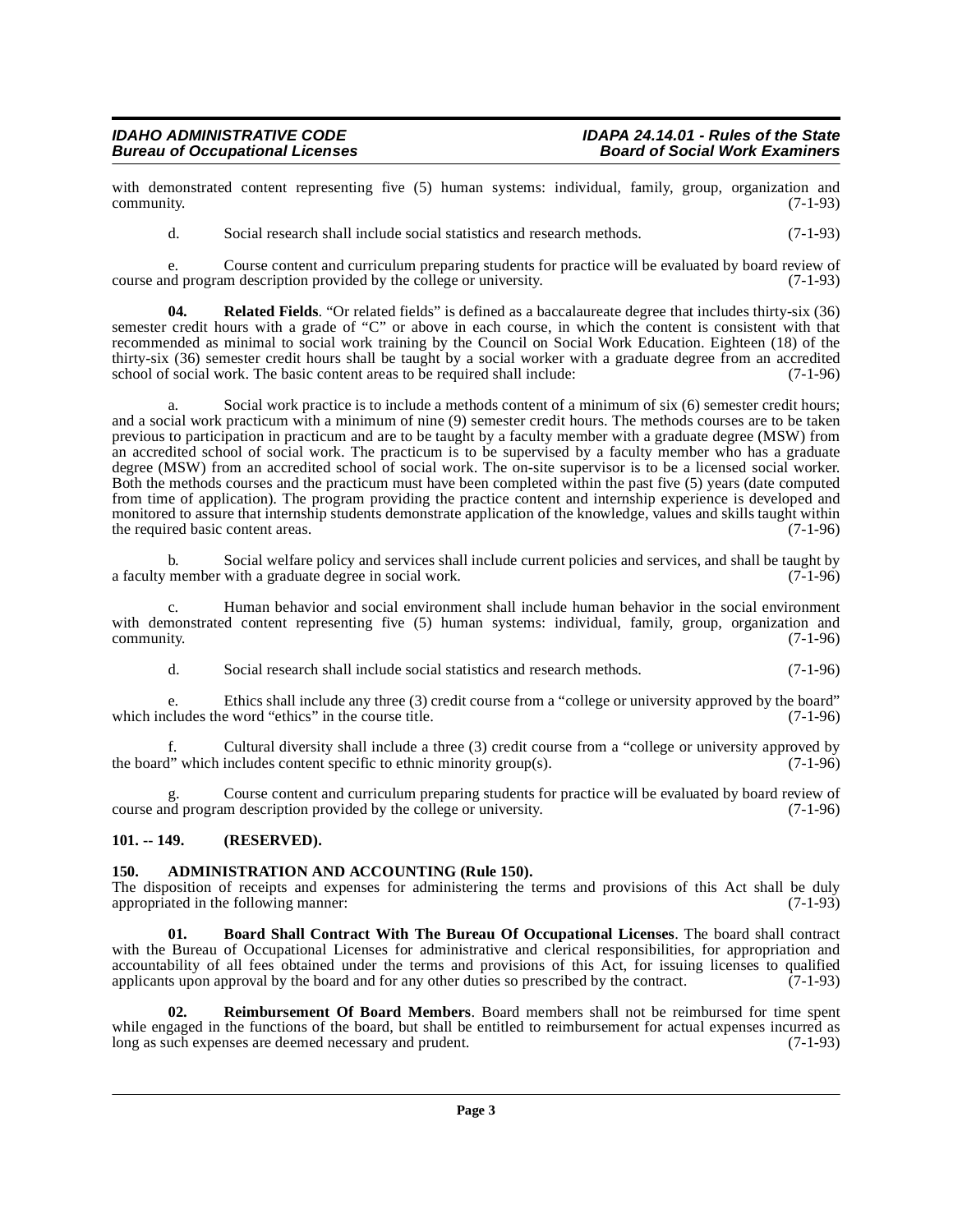### <span id="page-3-0"></span>**151. -- 199. (RESERVED).**

#### <span id="page-3-7"></span><span id="page-3-1"></span>**200. LICENSING QUALIFICATIONS AND DEFINITION OF TERMS (Rule 200).**

All applicants for licensing under the Social Work Licensing Act must meet the minimum qualifications as set forth by this act. (7-1-93) by this act.  $(7-1-93)$ 

<span id="page-3-6"></span>**01. Good Moral Character**. "Good moral character" is defined by the board as that behavior exhibited on the part of a qualified applicant which is in conformity with Rule H, the Social Work Code of Professional Conduct and within the limits of state law. (7-1-93)

<span id="page-3-3"></span>**02. Application For Licensure**. Application for licensure must be made to the Board of Social Work rs on forms provided by the Bureau of Occupational Licenses. (7-1-93) Examiners on forms provided by the Bureau of Occupational Licenses.

<span id="page-3-4"></span>**03. Educational Requirements**. Educational requirements must be verified by submission of official transcript. (7-1-93)

### <span id="page-3-9"></span><span id="page-3-2"></span>**201. PRIVATE AND INDEPENDENT PRACTICE OF SOCIAL WORK.**

**01. Private And Independent Practice Of Social Work**. "Private and independent practice of social work" is defined as that practice in which an individual who, wholly or in part, practices social work autonomously, with responsibility for his own practice and sets up his own contractual conditions of payment with client, agency or<br>(7-1-93) institution. (7-1-93)

a. "Under appropriate supervision" is interpreted to mean that type of consultative-teaching supervision which is directed toward enhancement and improvement of the individual's social work values, knowledge, methods and techniques. Supervision shall come from a qualified and experienced professional working in the same area of practice. The supervisor must hold an appropriate license for his/her discipline. Supervision must occur on a regular and on-going basis, consisting of a minimum of one hundred hours (100) hours. Ratio of supervisor/supervises shall not exceed two (2) social workers to one (1) supervisor.  $(7-1-97)$ supervisor/supervisee shall not exceed two  $(2)$  social workers to one  $(1)$  supervisor.

<span id="page-3-8"></span>**02. Private And Independent Practice Of Clinical Social Work**. Private and independent practice of clinical social work is the professional application of social work theory and methods to the treatment and prevention of psychosocial dysfunction, disability or impairment, including emotional and mental disorders. It is based on knowledge and theory of psychosocial development, behavior, psychopathology, motivation, interpersonal relationships, environmental stress, social systems, and cultural diversity, with particular attention to person-inenvironment. It shares with all social work practice the goal of enhancement and maintenance of psychosocial functioning of individuals, families, and small groups. (7-1-93) functioning of individuals, families, and small groups.

a. Clinical social work encompasses interventions directed to interpersonal interactions, intrapsychic dynamics, and life-support and management issues. It includes but is not limited to individual, couples, family and group psychotherapy. Clinical social work services consist of assessment, treatment and evaluation. (7-1-93)

b. "Under appropriate supervision" shall be defined to mean that type of consultative-teaching supervision aimed at enhancing the professional development of supervisees in providing services which focus upon the evaluation and treatment of emotional disorders and mental illness as related to the total health of the individual, and on helping with problems of living and activities designed to stimulate growth and development. Supervision shall come from a licensed clinical social worker, licensed psychologist or a person licensed to practice medicine and surgery who practices in the area of psychiatry, working in the same area of practice. Supervision must occur on a regular and on-going basis, consisting of a minimum of one hundred (100) hours equally distributed throughout the qualifying period. Ratio of supervisor/supervisee shall not exceed two (2) social workers to one (1) supervisor.

(7-1-97)

<span id="page-3-5"></span>**03. Employment Of A Social Worker**. A social worker employed directly by a physician, psychologist or other social worker, or by a public or private agency, institution, hospital, nursing home, rehabilitation center, or any similar facility, is not to be considered within the definition of a private practitioner. Furthermore, a social worker who contracts with an agency or institution that assumes full responsibility for and supervision of services provided to clients is not considered to be a private practitioner. (7-1-93) services provided to clients is not considered to be a private practitioner.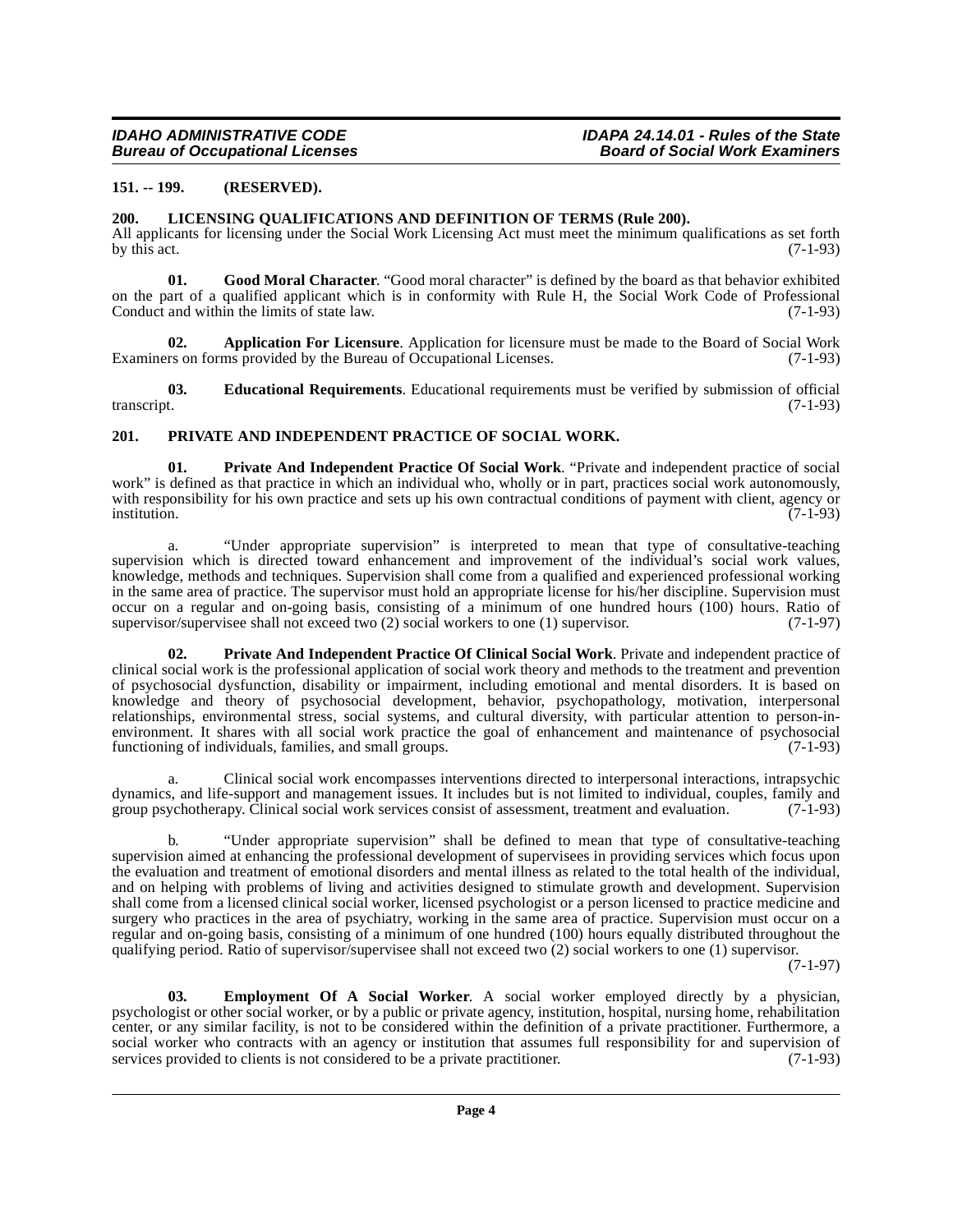<span id="page-4-11"></span>**04. Post Graduate Experience**. "Two (2) years of post graduate experience" refers to full time social work experience gained after completion of the educational requirements and receipt of a Master of Social Work degree. A total of three thousand (3,000) part and/or full time hours of social work experience accumulated in not less than two  $(2)$  years maybe substituted for the two  $(2)$  years full time requirement.  $(7-1-93)$ 

<span id="page-4-7"></span>**05. Appropriate Supervision**. "Under appropriate supervision" is interpreted to mean that type of consultative-teaching supervision which is directed toward enhancement and improvement of the individual's social work values, knowledge, methods and techniques. Supervision shall come from a qualified and experienced professional working in the same area of practice. The supervisor must hold an appropriate license for his discipline. Supervision must occur on a regular and on-going basis. (7-1-93)

<span id="page-4-6"></span>**06. Application For Certification For Private And Independent Practice**. Application for certification for private and independent practice must be made to the Board of Social Work Examiners on forms provided by the Bureau of Occupational Licenses. (7-1-93)

# <span id="page-4-14"></span><span id="page-4-0"></span>**202. TEMPORARY PERMIT (Rule 202).**

The Chief of the Bureau of Occupational Licenses, acting in behalf of the Idaho Board of Social Work Examiners, may issue a permit to temporarily practice as a social worker or as a certified social worker, to an individual who makes application on forms provided by the Bureau of Occupational Licenses, pays the required fee and who has filed a complete application and payed the required fees for licensure, when the Chief has determined the applicant is eligible for licensure upon approval by the board or successful passage of the examination required by the board.

(7-1-93)

<span id="page-4-16"></span>**01. Validity Of Permit**. A temporary permit shall be valid only until the board takes action on the application for licensure or until the applicant is called by the board for examination and the results of the examination are made known.  $(7-1-93)$ examination are made known.

<span id="page-4-8"></span>**02. Eligibility To Receive Permit**. An applicant is not eligible to receive a temporary permit when the applicant has previously had a permit or when the applicant has failed the examination for licensure. (7-1-93)

<span id="page-4-13"></span>**03. Supervision While On A Permit**. A permit holder must at all times in the practice of social work be under the supervision and responsible to a licensed social worker who has accepted this responsibility as a condition to issuance of the permit. (7-1-93) condition to issuance of the permit.

<span id="page-4-10"></span>**04. Obligation Of The Board**. The issuance of a temporary permit does not in any manner obligate the grant a license to practice as a social worker or certified social worker. (7-1-93) board to grant a license to practice as a social worker or certified social worker.

<span id="page-4-15"></span>**05. Termination Of Permit**. A temporary permit may be summarily terminated without a hearing by the board or the Chief when there is reason to believe that the permittee was not eligible to receive the permit or is not eligible for licensure except for successful passage of the examination. (7-1-93)

#### <span id="page-4-1"></span>**203. -- 249. (RESERVED).**

# <span id="page-4-12"></span><span id="page-4-2"></span>**250. REINSTATEMENT REQUIREMENTS (Rule 250).**

The Bureau shall cancel all licenses that have become invalid for failure to renew on July first of that year. The Bureau of Occupational Licenses may reinstate said licenses in accordance with the requirements of Section 67-2614, Idaho Code. (5-24-95)

#### <span id="page-4-3"></span>**251. -- 299. (RESERVED).**

#### <span id="page-4-9"></span><span id="page-4-4"></span>**300. FEES (Rule 300).**

<span id="page-4-5"></span>

| To administer and carry out the provisions of this Act, the following fees are established: |     |                                                                                    |            |
|---------------------------------------------------------------------------------------------|-----|------------------------------------------------------------------------------------|------------|
|                                                                                             | 01. | <b>Application And Original License Fee.</b> Application and Original License Fee: | $(7-1-93)$ |
|                                                                                             | a.  | Certified Social Worker - Forty dollars (\$40).                                    | $(7-1-98)$ |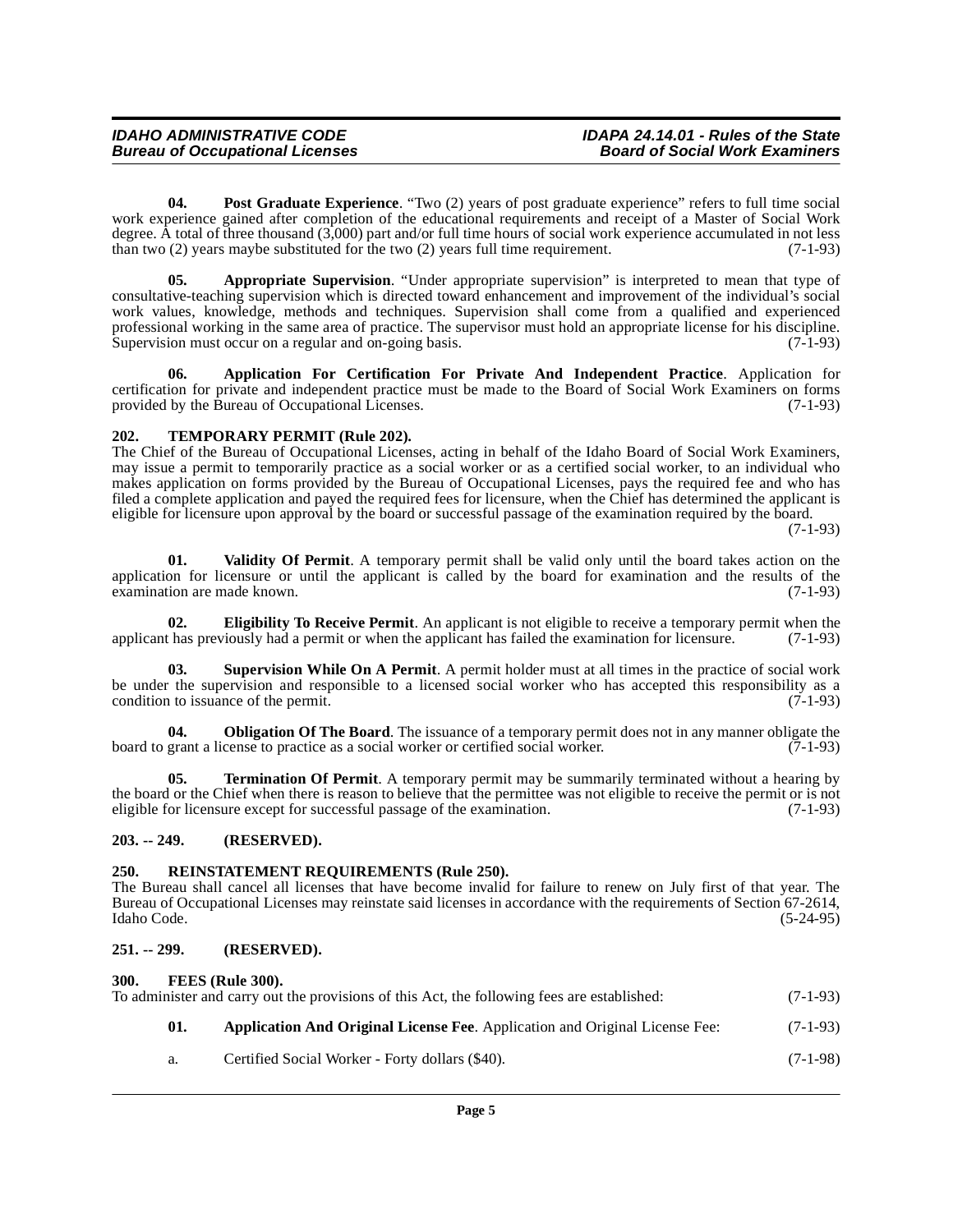<span id="page-5-8"></span><span id="page-5-5"></span>

|       | b.  | Private and Independent Practice - Forty dollars (\$40).                                                 | $(7-1-98)$ |
|-------|-----|----------------------------------------------------------------------------------------------------------|------------|
|       | c.  | Social Worker - Forty dollars (\$40).                                                                    | $(7-1-98)$ |
|       | d.  | Temporary permit, Social Worker or Certified Social Worker - Twenty-five dollars (\$25).                 | $(7-1-93)$ |
| fees. | 02. | <b>Examination Fee.</b> Examination fee will be set by the Board in concordance with the testing service | $(7-1-93)$ |
|       | 03. | <b>Endorsement And License Fee</b> . Endorsement and License Fee: (Reference to Subsection 300.06)       | $(7-1-93)$ |
|       | a.  | Certified Social Worker - Forty-five dollars (\$45).                                                     | $(7-1-93)$ |
|       | b.  | Social Worker - Forty-five dollars (\$45).                                                               | $(7-1-93)$ |
|       | c.  | Private and Independent Practice - Forty-five dollars (\$45).                                            | $(7-1-98)$ |
|       | 04. | Renewal Fee. Renewal Fee:                                                                                | $(7-1-93)$ |
|       | a.  | Certified Social Worker - Forty dollars (\$40).                                                          | $(7-1-98)$ |
|       | b.  | Certified Social Worker with Private and Independent Practice - Fifty dollars (\$50).                    | $(7-1-98)$ |
|       | c.  | Social Worker - Forty dollars (\$40).                                                                    | $(7-1-98)$ |
|       | 05. | <b>Reinstatement Fee.</b> Reinstatement fees in accordance with Section 67-2614, Idaho Code. (7-1-93)    |            |
|       | 06. | All Fees Under This Act Are Non-Refundable. All fees under this Act are non-refundable.                  | $(7-1-93)$ |

# <span id="page-5-13"></span><span id="page-5-12"></span><span id="page-5-2"></span><span id="page-5-0"></span>**301. -- 349. (RESERVED).**

#### <span id="page-5-9"></span><span id="page-5-1"></span>**350. EXAMINATIONS AND BOARD MEETINGS (Rule 350).**

Examinations will be conducted by the board for qualified applicants for social work licensing and board meetings will be held to conduct other business. will be held to conduct other business.

<span id="page-5-3"></span>**01. Board Meetings**. Board meetings will be held on the first Monday of the months of April, August ember of each year and at such other times as the board deems necessary. (7-1-93) and December of each year and at such other times as the board deems necessary.

<span id="page-5-7"></span>**02. Exam Utilized**. The Board utilizes the uniform, nationally standardized examination of the American Association of State Social Work Boards (AASSWB). (7-1-93)

<span id="page-5-4"></span>**03. Dates Of Exams**. Examination at all levels of social work licensing will be conducted on dates ed for national administration. (7-1-93) established for national administration.

<span id="page-5-11"></span>**04. Graduation Date To Qualify For Exam**. Candidates for examination who can satisfy the board that they will be graduating at the end of the spring, summer or fall terms of any given year, may qualify for examination at the established testing period immediately preceding the date of graduation.  $(5-24-95)$ examination at the established testing period immediately preceding the date of graduation.

<span id="page-5-10"></span>**05. Exemption From Exam**. An applicant who has been tested for licensure utilizing an acceptable examination will be exempt from the Idaho examination if the applicant received a converted score of seventy (70) based upon a criterion reference examination. (7-1-93)

<span id="page-5-6"></span>**06. Endorsement**. Total exemption from the requirement for examination is provided under Section (3), Idaho Code. (7-1-93) 54-3208(3), Idaho Code.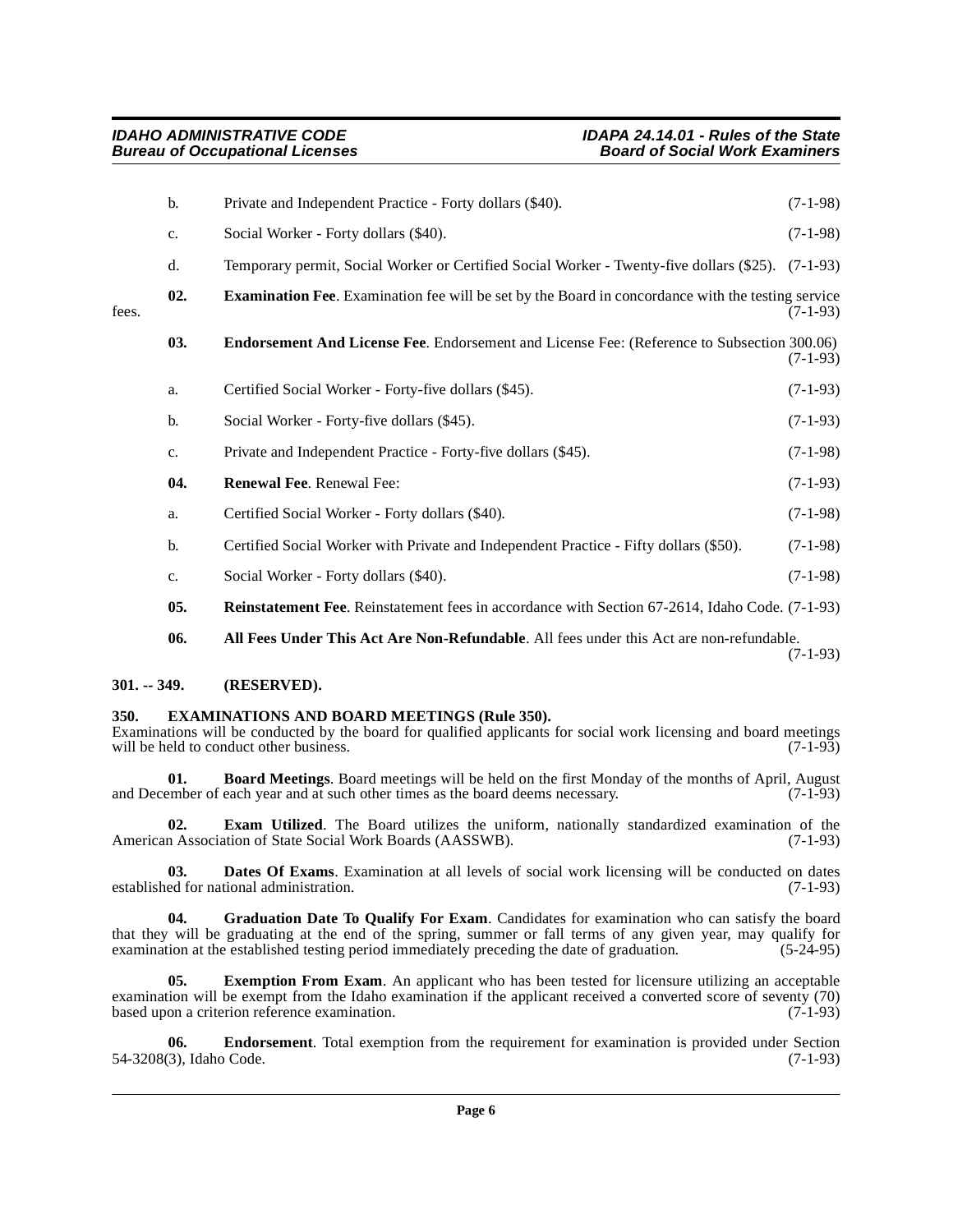#### **IDAHO ADMINISTRATIVE CODE IDAPA 24.14.01 - Rules of the State Bureau of Occupational Licenses**

 a. Exemption from examination will be extended to applicants licensed in another state with substantially the same requirements for licensing. This interpretation does not imply an exemption from academic requirements. (7-1-93) requirements.

b. The Professional Examination Service (PES) examination at the certified social worker and social worker level are accepted as similar to the examination required by Idaho law and Subsection 350.02 above. The Education Testing Service (ETS) examination will be accepted as similar to the examination required by Idaho law and Subsection 350.02 if taken prior to January 1, 1987. (5-24-95)

<span id="page-6-1"></span>**07. Application Deadline**. Applications must be received in the Bureau of Occupational Licenses at least ninety (90) days prior to the examination date. Applications received after this date will be scheduled for the next available examination for which the application meets the filing deadline. (7-1-93) next available examination for which the application meets the filing deadline.

### <span id="page-6-0"></span>**351. CONTINUING EDUCATION (Rule 351).**

# <span id="page-6-3"></span><span id="page-6-2"></span>**01. Continuing Education Requirements**. (7-1-95)

a. Beginning July 1, 1995, continuing education is required for renewal at all levels of social work in Idaho. (7-1-95) licensure in Idaho.

b. The minimum continuing education (CE) hours that are required to renew at each licensure level (7-1-95)  $\alpha$  are: (7-1-95)

i. Certified Social Worker, Private/Independent Practice - twenty (20) hours annually. (7-1-95)

ii. Certified Social Worker - twenty (20) hours annually. (7-1-95)

iii. Social Worker - twenty (20) hours annually. (7-1-95)

c. Beginning July 1, 1995, certified proof of attendance for formal continuing education hours will be required. (7-1-95)

d. Continuing education (CE) requirements for licensees are to be reported annually. A continuing education course taken in any renewal year, but not claimed for CE credit in that year, may be utilized for credit in the following renewal year.

e. Each licensed social worker shall complete and return a Board approved continuing education report form as part of the annual renewal of licenses. This form will include identification of the title, date, and location of the course for which credit is claimed as well as a signature space for the licensee. (7-1-98 location of the course for which credit is claimed as well as a signature space for the licensee.

Licensees will maintain document verifying CE attendance and curriculum for a period of three (3) years. This documentation will be subject to audit by the board. (7-1-98)

Licensees shall not be required to comply with this requirement during the first year in which they<br>(7-1-95) become licensed.

h. One (1) continuing education hour shall equal one (1) clock hour. (7-1-95)

i. Courses that are part of the curriculum of a university, college or other educational institution shall be allotted CE credit at the rate of fifteen (15) CE hours for each semester hour or ten (10) CE hours for each quarter hour of school credit awarded. (7-1-95)

j. No more than ten (10) continuing education hours may be obtained from category II. (7-1-95)

k. As part of the required hours of continuing education, all licensees must complete at least four (4) training every four (4) years in professional ethics. (7-1-95) hours of training every four (4) years in professional ethics.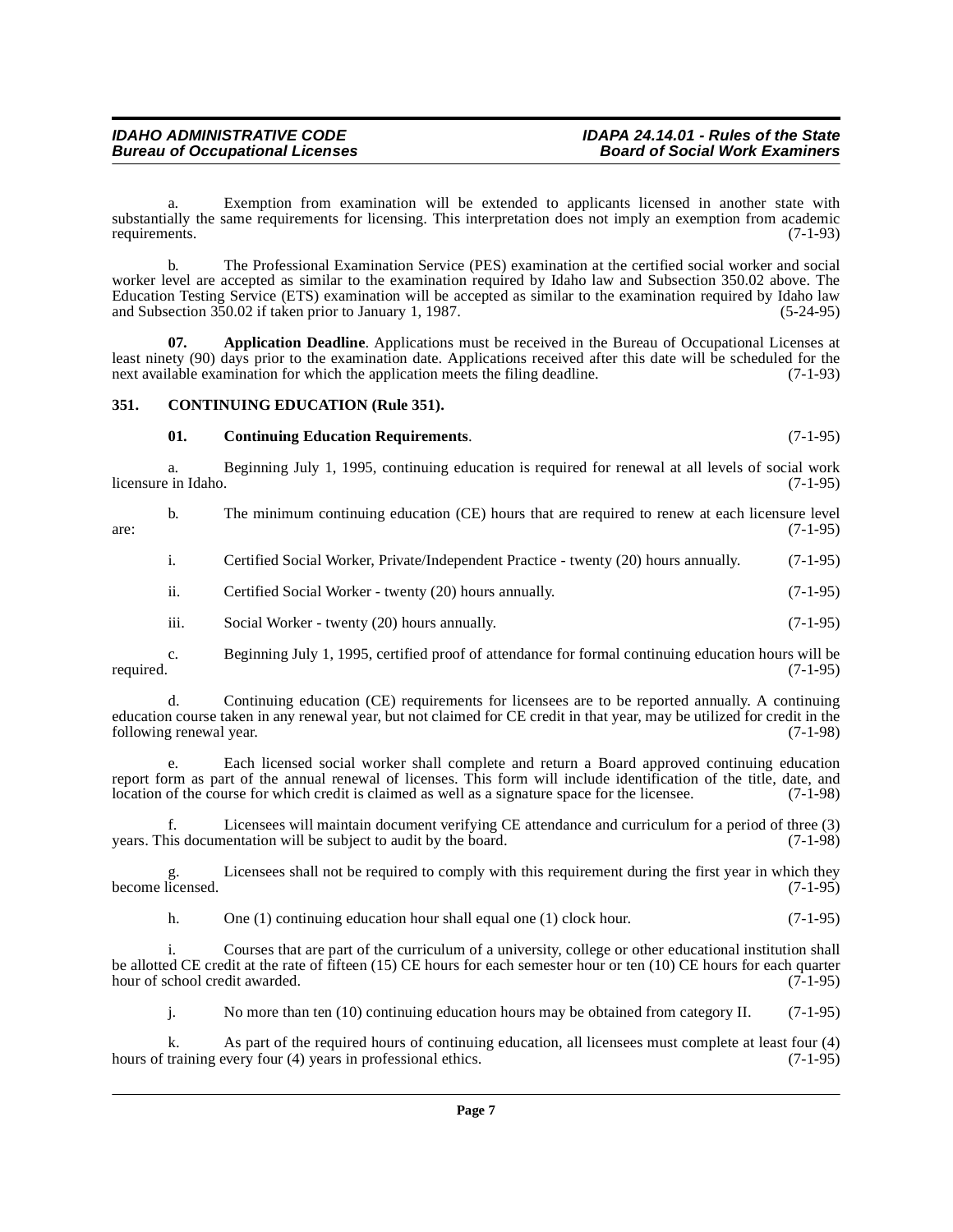<span id="page-7-0"></span>**02. Categories Of Continuing Education**. (7-1-95)

**Bureau of Occupational Licenses** 

a. Category I. Category I includes formally organized learning events, ideally involving face-to-face interaction with a teacher for the purpose of accomplishing specific learning objectives. Courses, workshops, conferences, practice oriented seminars, staff development and training activities coordinated and/or taught by approved and recognized educators also are included in this category. Because of our geographic location and sparse population, closed circuit T.V., video tapes, and correspondence courses may be substituted for face-to-face contact if coordinated by an approved instructor. Videotaped presentations require a discussion period to follow that reviews the learning objectives of the taped program. (7-1-95)

b. Category II. Category II consists of a variety of self-directed professional study activities and growth experiences. Examples include making presentations on professional issues or programs, teaching a course, presenting a lecture, or conducting a workshop for the first time, editing or writing professional books or articles, and conducting professional research. (7-1-95)

#### <span id="page-7-1"></span>**03. Continuing Education Sources**. (7-1-95)

a. Continuing education courses which are offered or approved by the National Association of Social Workers are automatically acceptable to the Board. (7-1-95)

i. Professional Associations. Continuing education hours may be obtained by participating in activities sponsored by or approved by professional associations including but not limited to the specialties of Professional Counseling, Social Work, Marriage and Family Therapy, Psychiatry, Psychiatric Nursing, Psychology or Pastoral Counseling. The professional association shall certify the number of clock hours of educational content in each sponsored or approved activity.

ii. Educational Institutions. Continuing education hours may be obtained by completing coursework not below your level of licensing or by participating in continuing education programs sponsored by or approved by educational institutions accredited by a regional body recognized by the Council on Post Secondary Accreditation. The educational institution shall certify the number of clock hours of educational content in each sponsored or approved program. (7-1-95)

iii. Government Agencies, Schools and Hospitals. Continuing education hours may be obtained by participating in in-service training, courses or workshops sponsored by federal, state, or local government agencies, public school systems and licensed hospitals. The provider shall certify the number of clock hours of educational content in each approved activity. (7-1-95)

b. All continuing education hours must be relevant to the profession of social work at the individual's r level of social work licensure. Final approval of acceptable programs rests with the Board. (7-1-95) particular level of social work licensure. Final approval of acceptable programs rests with the Board.

#### <span id="page-7-2"></span>**04. Documentation**. (7-1-95)

a. Each licensee shall maintain for three (3) years from the date of submission to the Board their own f the continuing education activities which they have completed. (7-1-95) record of the continuing education activities which they have completed.

b. Licensees shall attest, on their annual license renewal application, that they have satisfied the continuing education requirements. Documentation of these activities should be retained by the licensee and also sent to the Board. False attestation of satisfaction of the continuing education requirements on a renewal application shall subject the licensee to disciplinary action, including revocation. (7-1-95) subject the licensee to disciplinary action, including revocation.

Category I documents must be in the form of a certificate of attendance, a statement signed by the provider verifying participation in the activity, or an official transcript. Documentation of Category II shall be in the form of an affidavit which includes a description of the activity, the subject material covered, the dates and number of hours involved.

d. In the event a licensee fails to provide the Board with acceptable documentation of the hours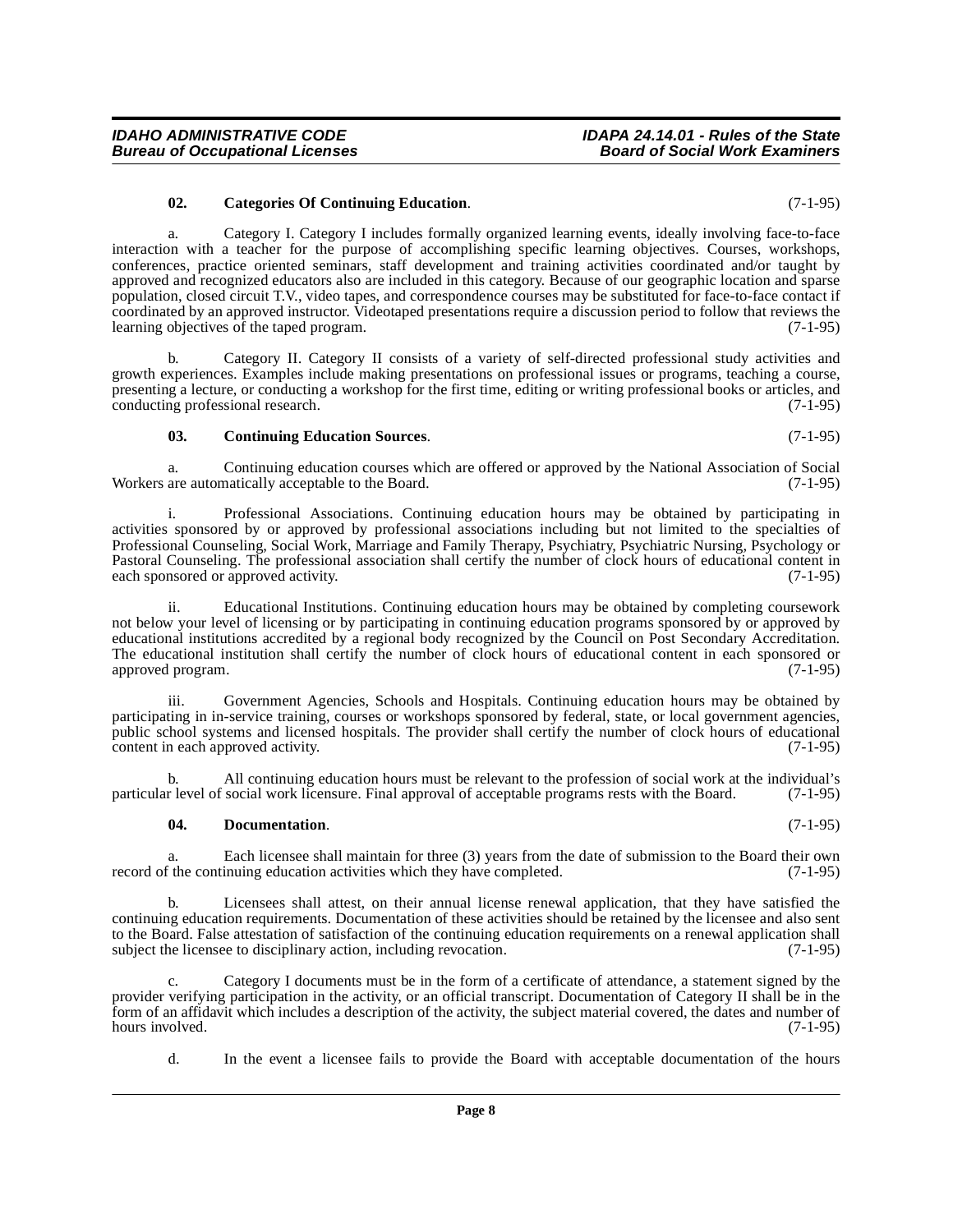# **Bureau of Occupational Licenses**

attested to on the renewal application, the license will not be renewed. (7-1-95)

#### <span id="page-8-0"></span>**352. -- 399. (RESERVED).**

#### <span id="page-8-7"></span><span id="page-8-1"></span>**400. UNPROFESSIONAL CONDUCT (Rule 400).**

"Unprofessional conduct" is further defined as any violation of the Social Work Code of Professional Conduct.

### <span id="page-8-2"></span>**401. -- 449. (RESERVED).**

<span id="page-8-4"></span><span id="page-8-3"></span>**450. STATEMENT OF PUBLIC POLICY AND CODE OF PROFESSIONAL CONDUCT (Rule 450).** The profession of social work is dedicated to serving people; the professional relationship between social workers and clients thus shall be governed by the highest moral and ethical values. The client is in a vulnerable role that extends beyond the time frame of actual services. In both social and professional interactions, this vulnerability shall be taken into consideration whether the person is currently or has been a client. Following is the Code of Professional  $\text{Conduct:}$  (5-24-95)

#### <span id="page-8-6"></span>**01. The Social Worker's Ethical Responsibility To Clients**. (7-1-93)

a. For the purpose of this Code of Professional Conduct, a client is anyone for whom the social worker provides social work services directly or indirectly through consultations, staffings, or supervision with other professionals. (7-1-93) professionals.

b. The social worker shall not commit fraud nor misrepresent services performed. (7-1-93)

c. The social worker shall not solicit the clients of an agency for which they provide services for his ractice. (7-1-93) private practice.

d. The social worker shall not divide a fee or accept or give anything of value for receiving or making a referral. (7-1-93)

e. The social worker shall provide clients with accurate and complete information regarding the extent and nature of the services available to them. (7-1-93)

f. The social worker shall terminate service to clients, and professional relationships with them, when vice and relationships are no longer required or in which a conflict of interest arises. (7-1-93) such service and relationships are no longer required or in which a conflict of interest arises.

g. A social worker shall not violate a position of trust by knowingly committing any act detrimental to a client.  $(7-1-93)$ 

h. A social worker shall not exploit their professional relationships with clients (or former clients), supervisees, supervisors, students, employees, or research participants, sexually or otherwise. Social workers shall not condone or engage in sexual harassment. Sexual harassment is defined as deliberate or repeated comments, gestures, or physical contacts of a sexual nature that are unwelcomed by the recipient. (7-1-93)

i. A social worker shall not engage in sexual acts with a client or with a person who has been a client within the past three (3) years. A social worker shall not provide social work services to a person with whom he/she has had a sexual relationship. (7-1-93)

#### <span id="page-8-5"></span>**02. The Social Worker's Conduct And Comportment As A Social Worker**. (7-1-93)

a. In providing services, a social worker shall not discriminate on the basis of age, sex, race, color, religion, national origin, mental or physical handicap, political belief, or any other preference or personal characteristic condition or status. characteristic, condition or status.

b. Social workers shall not undertake any activity in which their personal problems are likely to lead to inadequate performance or harm to a client, colleague, student, or research participant. If engaged in such activity when they become aware of their personal problems, they shall seek competent professional assistance to determine

(7-1-93)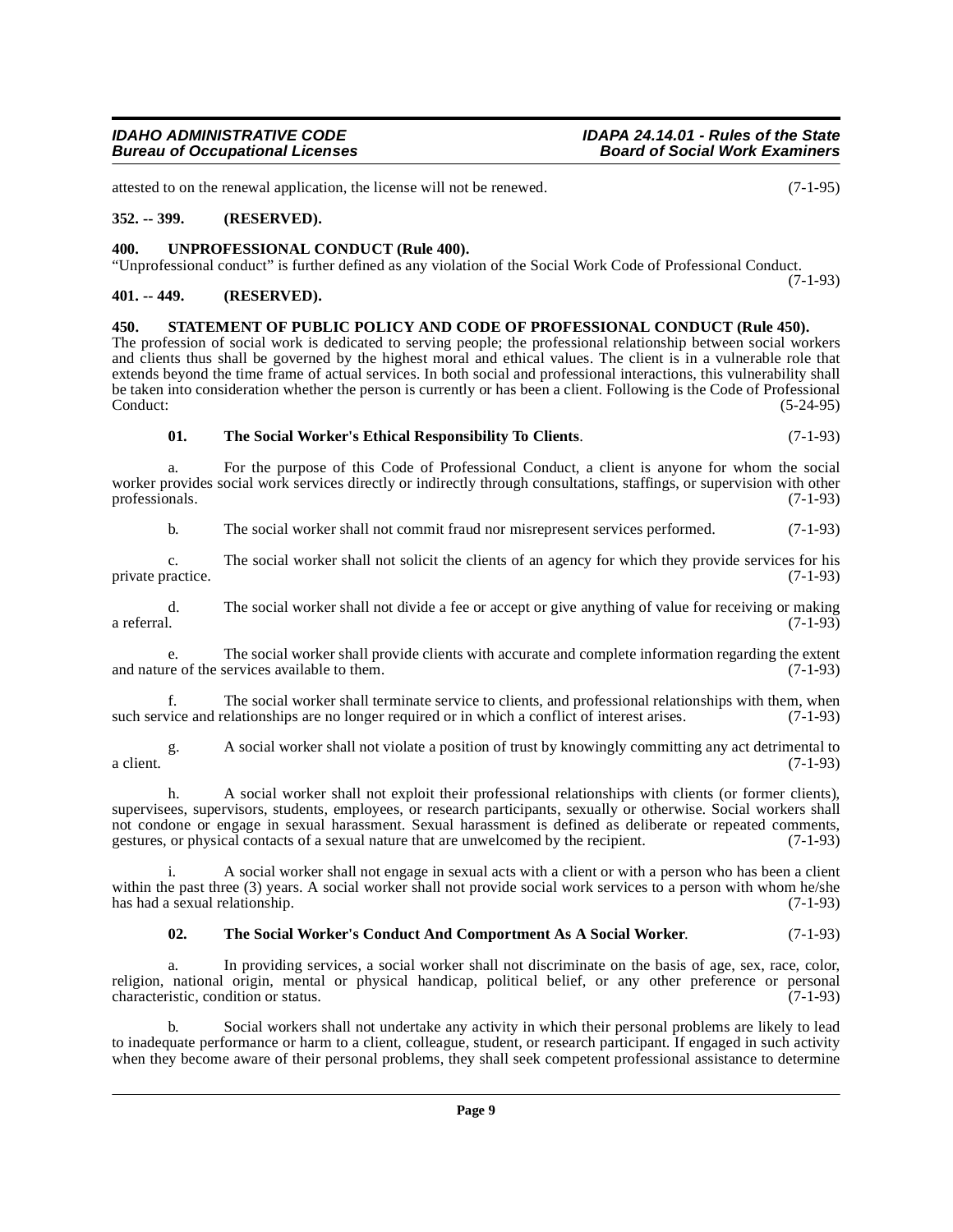# **Bureau of Occupational Licenses**

# **IDAHO ADMINISTRATIVE CODE IDAPA 24.14.01 - Rules of the State**

whether they should suspend, terminate, or limit the scope of their professional activities. (7-1-93)

c. A social worker shall not provide social work service while under the influence of alcohol or other mind-altering or mood-altering drugs which impair delivery of services. (7-1-93)

d. A social worker shall not repeatedly fail to keep scheduled appointments. (7-1-93)

e. The social worker who anticipates the termination or interruption of service to clients shall notify clients promptly and seek the transfer, referral, or continuation of services in relation to the clients' needs and preferences. (7-1-93)

f. The social worker shall attempt to make appropriate referrals as indicated by the client's need for services. (7-1-93)

g. A social worker shall obtain the client's or legal guardian's informed written consent when a client is to be involved in any research project. A social worker shall explain the research, including any implications. (7-1-93)

h. The social worker shall obtain informed consent of clients before taping, recording, or permitting third party observation of their activities. (7-1-93)

i. A social worker shall safeguard information given by clients in providing client services. Except when required by law or judicial order, a social worker shall obtain the client's informed written consent before releasing confidential information from the setting or facility except for compelling reasons defined as but not limited to:  $(7-1-93)$ 

i. Consultation with another professional on behalf of the client thought to be dangerous to self or  $\omega$  others;  $(7-1-93)$ 

ii. Duty to warn pursuant to Chapter 19, Title 6, Idaho Code; (5-24-95)

iii. Child abuse and sexual molestation pursuant to Chapter 16, Title 16, Idaho Code; and (5-24-95)

<span id="page-9-0"></span>iv. Any other situation in accordance with statutory requirements. (7-1-93)

j. A social worker shall report any violation of the law or rules, including Code of Professional Conduct, by a person certified under Chapter 32, Title 54, Idaho Code. (7-1-93)

**03. The Advertising Rules For Social Workers**. No social worker shall disseminate or cause the dissemination of any advertisement or advertising which is any way fraudulent, false, deceptive or misleading. Any advertisement or advertising shall be deemed by the board to be fraudulent, false, deceptive, or misleading if it:

(7-1-93)

a. Contains a misrepresentation of fact; or (7-1-93)

b. Is misleading or deceptive because in its content or in the context in which it is presented it makes only a partial disclosure of relevant facts. More specifically, it is misleading and deceptive for a social worker to advertise free services or services for a specific charge when in fact the social worker is transmitting a higher charge for the advertised services to a third party payor for payment or charges the patient or a third party. It is misleading and deceptive for a social worker or a group of social workers to advertise a social work referral service or bureau unless the advertisement specifically names each of the individual social workers who are participating in the referral service or bureau. (7-1-93)

c. Creates false or unjustified expectations of beneficial treatment or successful outcomes; or (7-1-93)

d. Fails to identify conspicuously the social worker or social workers referred to in the advertising as a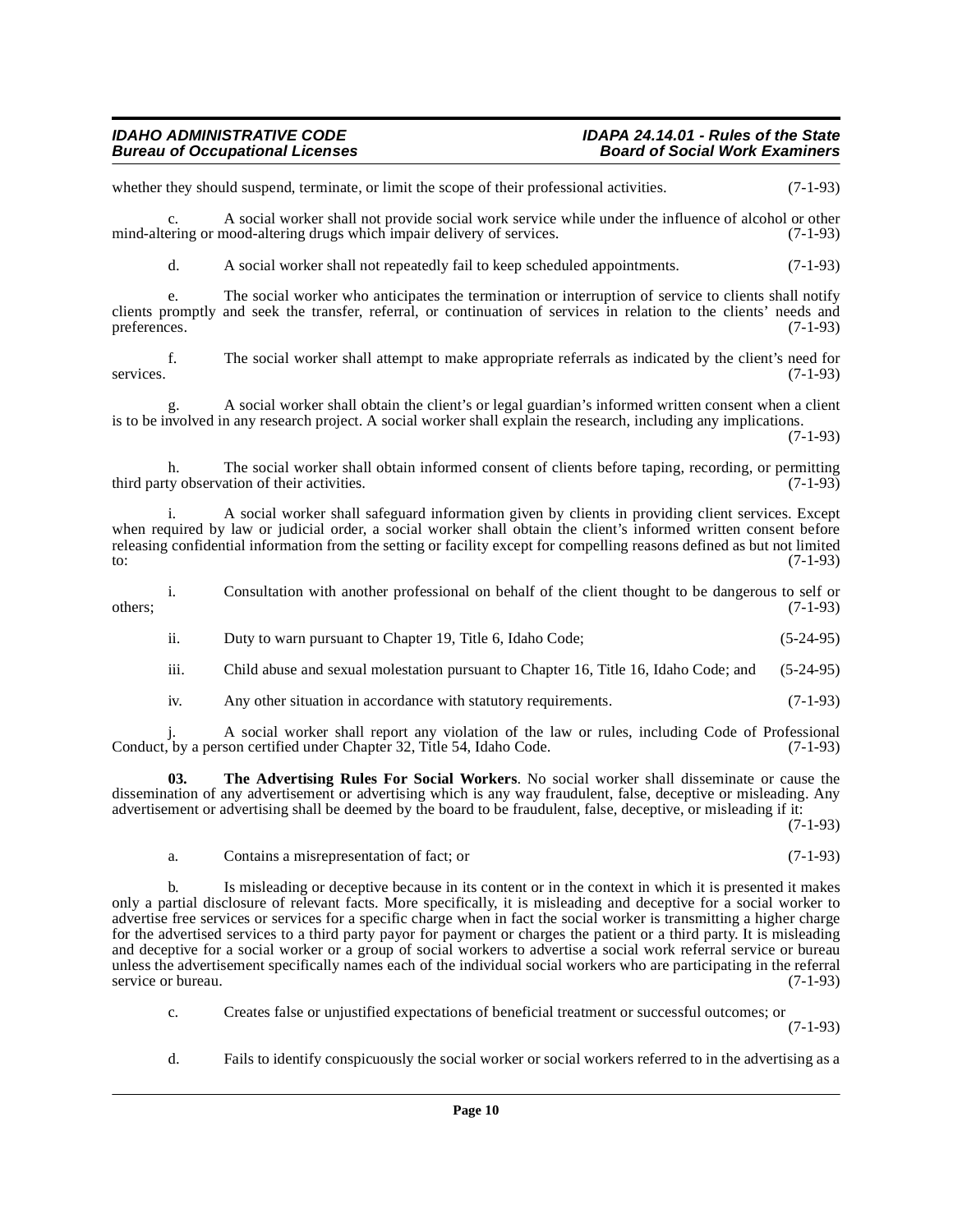# **Bureau of Occupational Licenses**

social worker or social workers; or (7-1-93)

e. Contains any representation or claims, as to which the social worker, referred to in the advertising, fails to perform; or (7-1-93)

f. Contains any representation which identifies the social worker practice being advertised by a name which does not include the terms "social worker," "social work," or some easily recognizable derivation thereof; or  $(7-1-93)$ 

g. Contains any representation that the practitioner has received any license or recognition by the state of Idaho or its authorized agents, which is superior to the license and recognition granted to any social worker who successfully meets the licensing requirements of Chapter 32, Title 54, Idaho Code; or (7-1-93) successfully meets the licensing requirements of Chapter 32, Title 54, Idaho Code; or

h. Appears in any classified directory, listing, or compendium under a heading, which when considered together with the advertisement, has the capacity or tendency to be deceptive or misleading with respect to the profession or professional status of the social worker; or (7-1-93) the profession or professional status of the social worker; or

<span id="page-10-7"></span><span id="page-10-5"></span>i. Contains any other representation, statement, or claim which is misleading or deceptive. (7-1-93)

### <span id="page-10-0"></span>**451. -- 474. (RESERVED).**

#### <span id="page-10-1"></span>**475. DISCIPLINE (Rule 475).**

**01. Civil Fine**. The Board may impose a civil fine not to exceed one thousand dollars (\$1,000) upon a licensed social worker for each violation of Section 54-3211, Idaho Code. (3-18-99)

<span id="page-10-6"></span>**02. Costs And Fees**. The Board may order a licensed social worker to pay the costs and fees incurred by the Board in the investigation or prosecution of the licensee for violation of Section 54-3211, Idaho Code.

(3-18-99)

#### <span id="page-10-2"></span>**476. -- 499. (RESERVED).**

#### <span id="page-10-3"></span>**500. RULE MAKING HISTORY PRIOR TO JULY, 1993 (Rule 500).**

Adopted January 30, 1980 Re-adopted October 11, 1983 Revised December 15, 1983 Rule C.4. and E.1.c. Adopted Emergency Re-adopted February 23, 1985 Re-adopted November 25, 1985 Re-adopted February 16, 1988 Re-adopted January 22, 1990 (7-1-93)

<span id="page-10-4"></span>**501. -- 999. (RESERVED).**